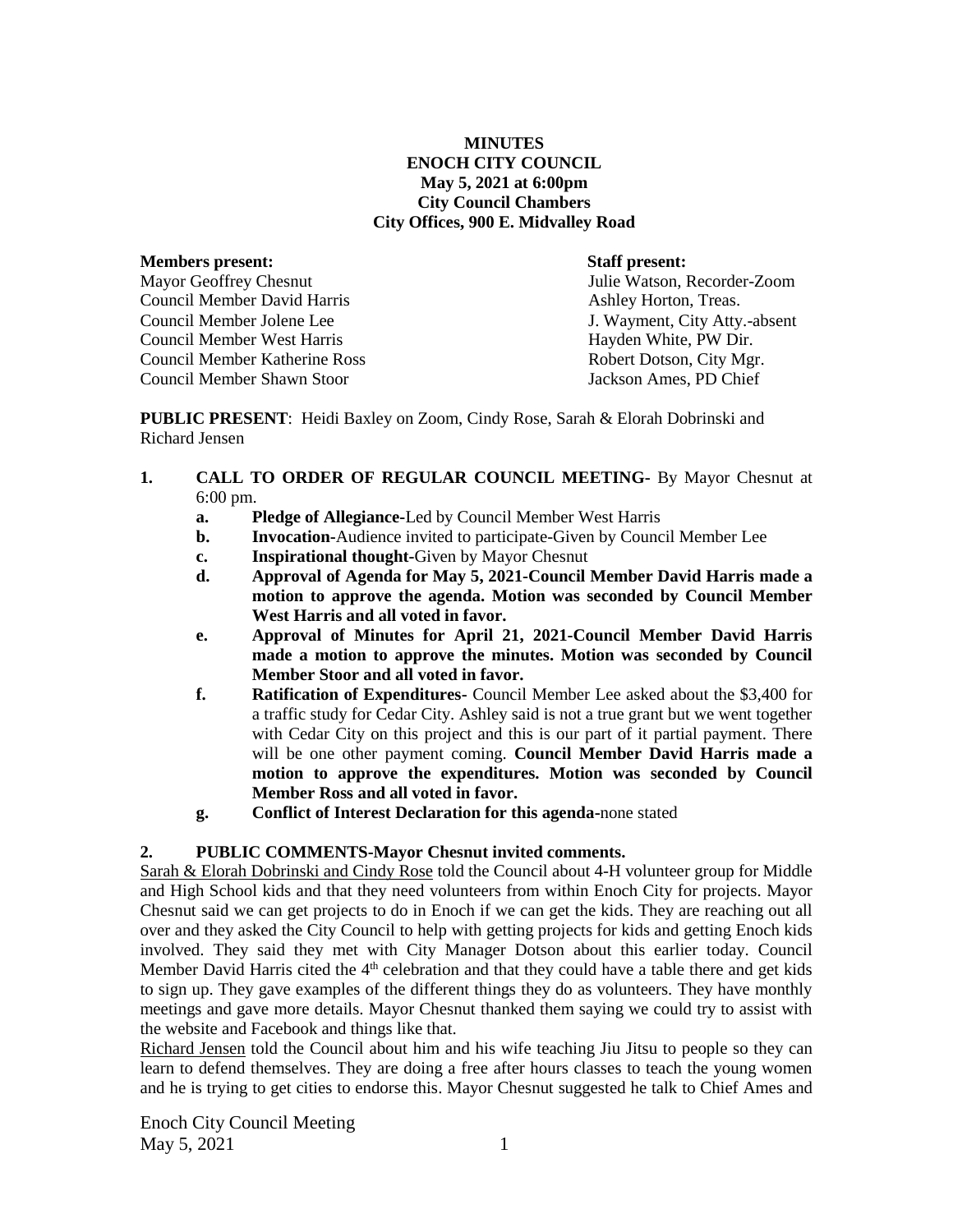partner with the PD to promote the project. If the PD sponsors it that helps all and that is part of their program of building relationships with the public because we are all about anti-violence.

### **3. RESOLUTION NO. 2021-05-05-A A RESOLUTION SUPPORTING SMOKE FREE/VAPE-FREE PARKS IN ENOCH CITY**

Mayor Chesnut said we talked about this at the last meeting and decided to support it. We said we would do a resolution and let the group place signs in the Enoch parks to promote smoke free/vape free areas. City Manager Dotson said Heidi Baxley, who is over this group or teens, is on Zoom. She thanked the City Council for their supports saying the kids are glad for the opportunity. Council Member David Harris said signs are great and they encourage the public to do this. Mayor Chesnut asked for a motion.

**Council Member Lee made a motion to approve Resolution No. 2021-05-05-A, a resolution supporting smoke free/vape free parks in Enoch City. The motion was seconded by Council Member David Harris and a roll call vote was held as follows:** 

| <b>Council Member David Harris-Yes</b> | <b>Council Member Stoor-Yes</b>       |
|----------------------------------------|---------------------------------------|
| <b>Council Member Ross-Yes</b>         | <b>Council Member West Harris-Yes</b> |
| <b>Council Member Lee-Yes</b>          | <b>Motion passed unanimously</b>      |

## **4. RESOLUTION NO. 2021-05-05-B A RESOLUTION DESIGNATING ODD AND EVEN ADDRESS OUTDOOR IRRGATION DAYS**

Mayor Chesnut said this is why we have an amended the agenda tonight. He said he wanted to get this in place as soon as possible due to the critical water issues we have discussed in previous meetings. The past two years we have had to issue stop watering orders due to everyone watering at the same time and running the water tanks down too low. This year we want to get in front of it to avoid past problems so will go to odd/even address watering days with everyone taking Sunday off so the tanks can refill. He gave more details. This is a way to help this work and it may come back as an ordinance because we need to be proactive as we live in a desert. By starting with a resolution we can get people used to the idea and in the habit. It was noted this would not apply to those who do not have sprinkler systems and have to pull a hose around. We do encourage them to water as early in the day as possible or after 6:00 pm. Council Member Stoor asked if we would have penalties when this is an ordinance. Mayor Chesnut said yes, we need to be better stewards so it is a resolution now but will be more penalty based for violations later. We need to work on educating the public about water issues and get the mindset changed before we use more force to keep the change in place. Education is the starter. The watering hours are already in the Code. This will be added. All agreed it makes sense. City Manager Dotson gave more reasons and clarified that it is after midnight so then technically, it is already the next day but we didn't need to complicate it by detailing that much. We are setting a standard for the future. Council Member Stoor asked if the State has something in their Code. City Manager Dotson said the Governor did a proclamation for State facilities for watering lawns but there is nothing else for municipalities or others.

It was noted we moved the major users off the culinary water system and onto secondary irrigation. People ask why we are still building homes. This is part of the public education program that it is the agricultural users that drain the aquifer, not new homes. Homes use far less water than farmers do. That is a wrong-headed notion and we need to educate the public on this. The water consumption problem is the agricultural use. People just don't understand the reality. There was more discussion and talk about the campaign the Conservancy District is doing for educating with articles in the Iron County Today. We need to get the message out and help people understand the issues and the where the usage comes from and what we are doing to stave off watering problems. Fear tactics don't work but real facts do. The impact is on the farmers; not the residential users. Education works and we need to keep at it. The goal is to make this normal not

Enoch City Council Meeting May  $5, 2021$  2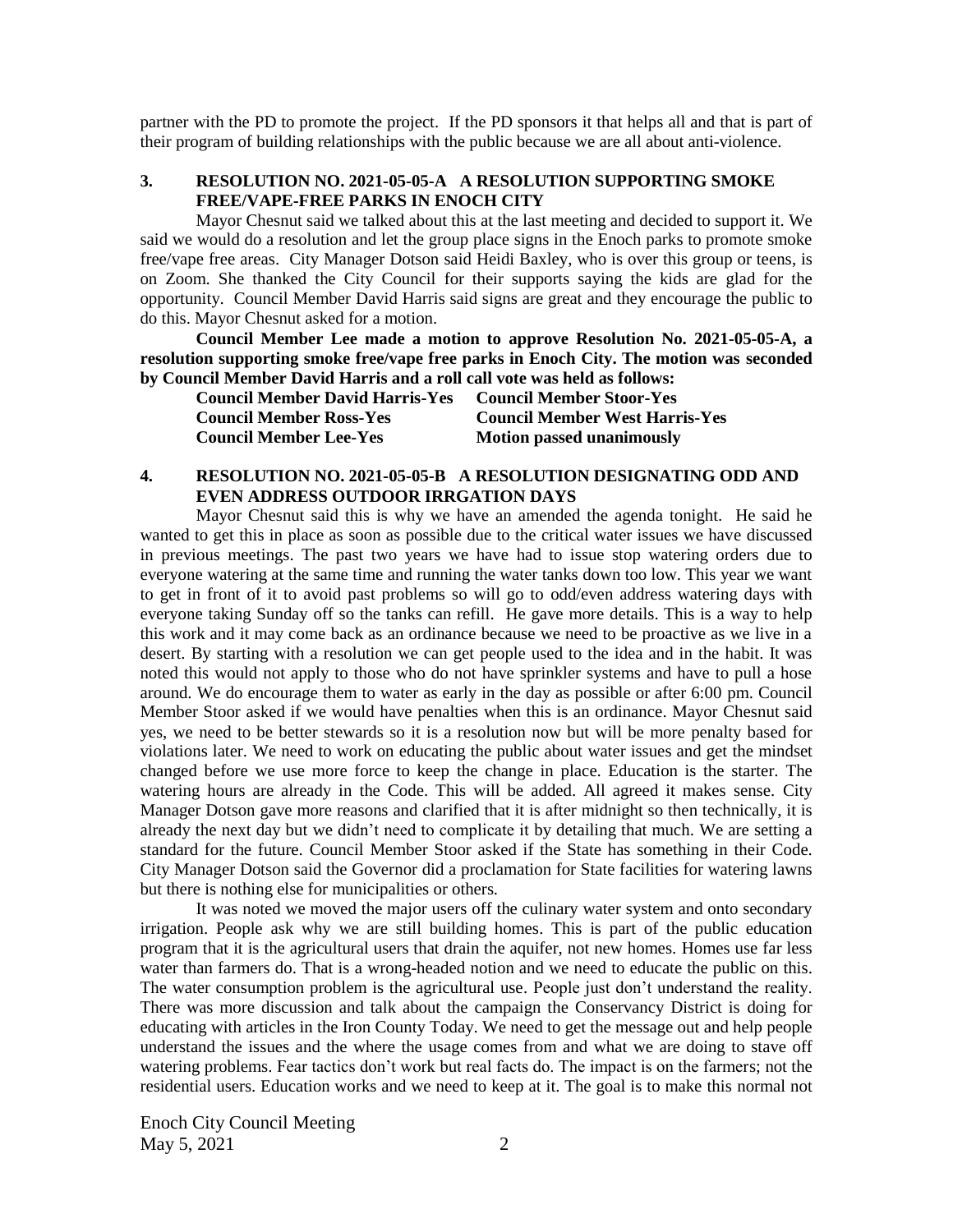the exception. Mayor Chesnut noted this is a resolution now but will have more teeth when we get through the education phase. There was more discussion of the types of sprinklers and changes farmers are making to large scale irrigation all of which will help.

**Council Member David Harris made motion to approve Resolution No. 2021-05-05- B, a resolution designating odd and even address outdoor irrigation days. The motion was seconded by Council Member West Harris and a roll call vote was held as follows:**

| <b>Council Member David Harris-Yes</b> | <b>Council Member Stoor-Yes</b>       |
|----------------------------------------|---------------------------------------|
| <b>Council Member Ross-Yes</b>         | <b>Council Member West Harris-Yes</b> |
| <b>Council Member Lee-Yes</b>          | <b>Motion passed unanimously</b>      |

## **5. CONSIDER THE TENTATIVE 2021-2022 BUDGET AND SET A PUBLIC HEARING FOR MAY 19, 2021-Treasurer Ashley Horton will present the tentative budget information for consideration.**

Mayor Chesnut asked Ashley to tell them about this. She said emailed the tentative budget. Not a lot was changed and the budget is in balance. Ashley noted a few minor changes as follows:

- added in the 3% COLA to salaries and wages
- added in the funds to pay for a part-time Deputy Recorder position
- added in the final payment for the transportation study with Cedar City and Iron County noting it is a pass through item
- asked if the Council wanted to earmark parks funding of \$68,000 we have carried over and they did not so that change was not made

There was brief discussion of parks and projects planned. Council Member Stoor, who is over parks and recreation, said he would prefer to put funds towards projects as they come up and are clarified with the scope of work needed. He told the Council about things in the plans like the Iron Works Trail.Council Member Stoor said the budget looks fine as shown and there is no need to earmark for specific parks. We can talk more about that as it comes up. There was brief discussion of the 501C3 funds for the Rec Complex and noted the money raised for the pavilion is not sufficient to do the job at approximately \$20,000. The Public Works crew is doing things at Iron Mountain Park for the retention basin. We will allocate for specific things as the Tree and Rec Committees come up with recommendations. Ashley confirmed we will leave it as is for now adding this is all she changed from the last budget discussion. We took some of the overages from savings but not huge amounts. She mentioned the \$3,500 at \$10 per hour for the temporary workers in Public Works which she adjusted for. We will have them start at the end of May and in the current budget year. We can make it work when we open the current budget and move a little money. We have always been at the high end of savings for things that come up that we have to deal with. Ashley noted a few other small items and asked for questions. Mayor Chesnut brought up the 4<sup>th</sup> fireworks saying we set aside \$10,000 for fireworks and \$5,000 for everything else. There was more discussion of the  $4<sup>th</sup>$  in 2019 and how well it went with the hope we can do that again. Council Member David Harris said he would be out of town for it but will sponsor prizes and arrange for them. Mayor Chesnut asked for a motion.

**Council Member David Harris made a motion to set a public hearing for 5-19-2021 for the 2021-2022 tentative budget. The motion was seconded by Council Member Ross and all voted in favor.**

**6. SET A PUBLIC HEARING FOR ROBERTS ANNEXATION PARCEL #D-0626- 0000-0000 AND # D-0626-0002-0000 FOR MAY 19, 2021-The Council will set the public hearing.**

Mayor Chesnut noted this is the next step for this annexation for the Roberts /Lindsay property.

Enoch City Council Meeting May 5, 2021 3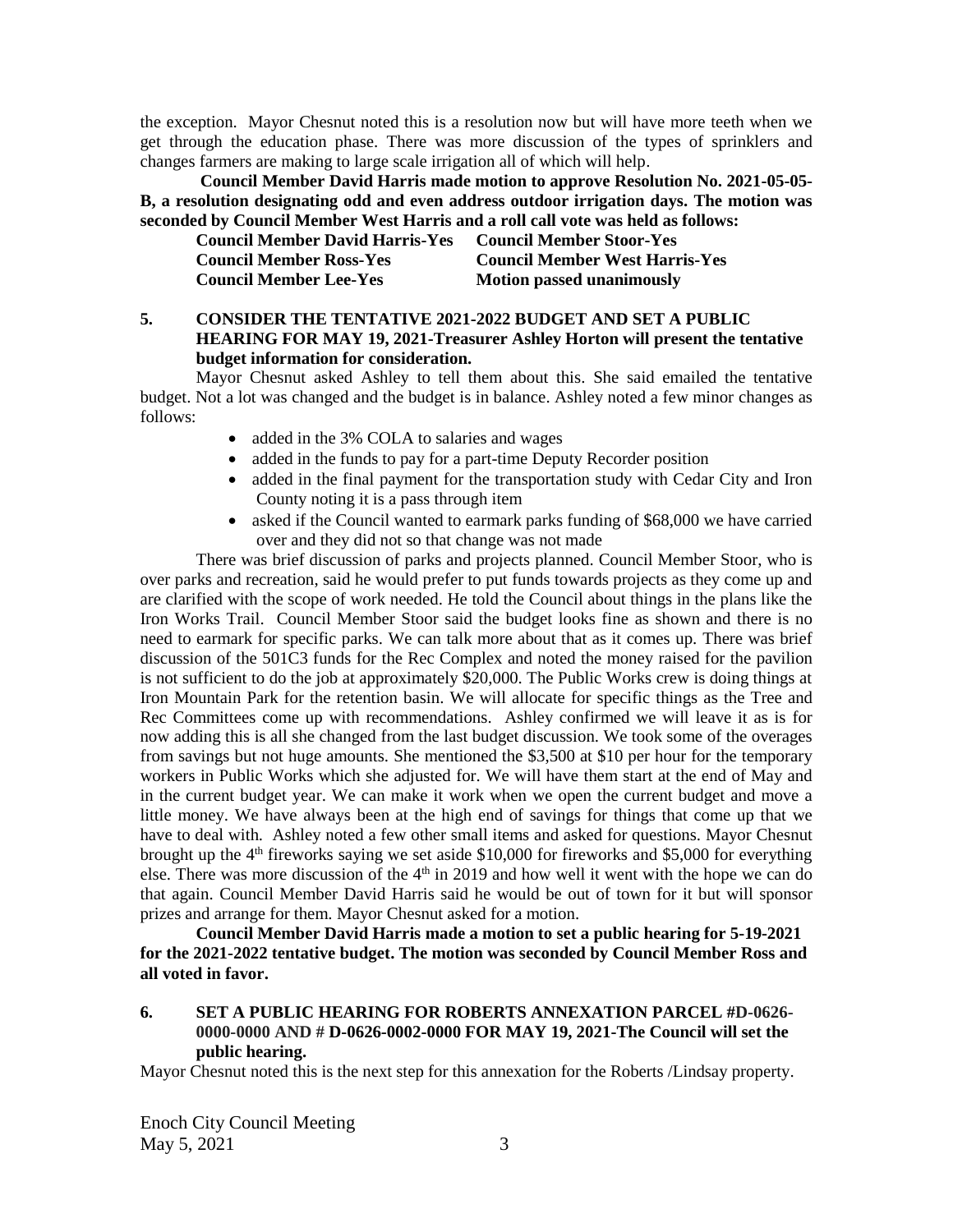**Council Member David Harris made a motion to set a public hearing for 5-19-21. The motion was seconded by Council Member Ross and all voted in favor.**

**7. PRESENT CERTIFICATION OF PETITION FOR ANNEXATION FOR PROPERTY OWNED BY EARL AND JOY GIBSON PARCEL #D-0181-0000- 0000-The City Recorder will present the Certification of the Petition for Annexation for the noticing period to begin.**

The City Recorder explained this Petition for Annexation for Earl &Joy Gibson meets all requirements so the Petition is being officially certified to begin the process. No action was needed.

#### **8. COUNCIL/STAFF REPORTS**

Hayden White said they are as busy as ever. Lots of water leaks. Regarding the State approval on the pipelines for the Grimshaw well, we have modifications to make before we can continue. He reported they had their auction and got \$23,000 rather than the \$5,000 expected for the auction items. He hopes to take that money to compensate for the employees and a sewer camera that we really need. He gave details of the issues with the current camera line being too short. They can't get between manholes. Cedar City helped us with their camera. He said he wanted to bring that up for the current budget money. He said they installed the gate signs at the Yard and dumping has slowed down. People are asking lots of questions and complaining but we are explaining and will experiment until we solve the issue. We can change the new policy if we find something else will work better. The sign says Enoch City Residents Only. He reported they hope to get the road patching done before the budget closes for using the road money. He noted people have mentioned seeing water running and overflowing by the Mobile Home Park. He said that is not us. It is irrigation water from farmer's using their Coal Creek irrigation allotments. Mayor Chesnut thanked him.

City Manager Dotson spoke for Chief Ames saying the PD has been interviewing candidates for the Animal Shelter tech. They have talked to eight candidates. He noted Chief Ames thinks we should sponsor events when the schools need things and come to ask us. That is for building good community relationships with kids.

Ashley Horton said we have been talking about next year's budget. In our next meeting, we need to open the current budget year for adjustments.

Mayor Chesnut said he looked at the proposed zoning districts the Planning Commission is looking at. He commented some things should come out. City Manager Dotson said they have discussed and recommended some changes that have been made already. Mayor Chesnut said he attended the ICCC meeting today and there is a lot going on in the County. City Manager Dotson gave some brief details of pending issues that are not right in the Enoch boundaries but are nearby. There are some issues with landowners just outside of Enoch. He could not give more information but will keep the Council advised as things develop. Mayor Chesnut told about pending events where food boxes will be given out and help is needed to distribute them if anyone can pitch in. He told where that would be held on two different dates. We'll put it on Facebook, the website etc. The Drug Task Force was talked about at the ICCC meeting and they need help from any PD officers who can pitch in. We are short-handed currently but will help if able. The issue is the officer has to be away from the office and work there to do that. This is another unfunded mandate from Legislature. City Manager Dotson gave more details about what is needed. It made the discussion hard to know what to do. Chief Adams thanked us and what we bring to the conversation. The State Legislature doesn't fund things to match the talk although we agree in principle. It is a good program and comes with more mental health help instead of incarceration.

Enoch City Council Meeting  $\text{May } 5, 2021$  4